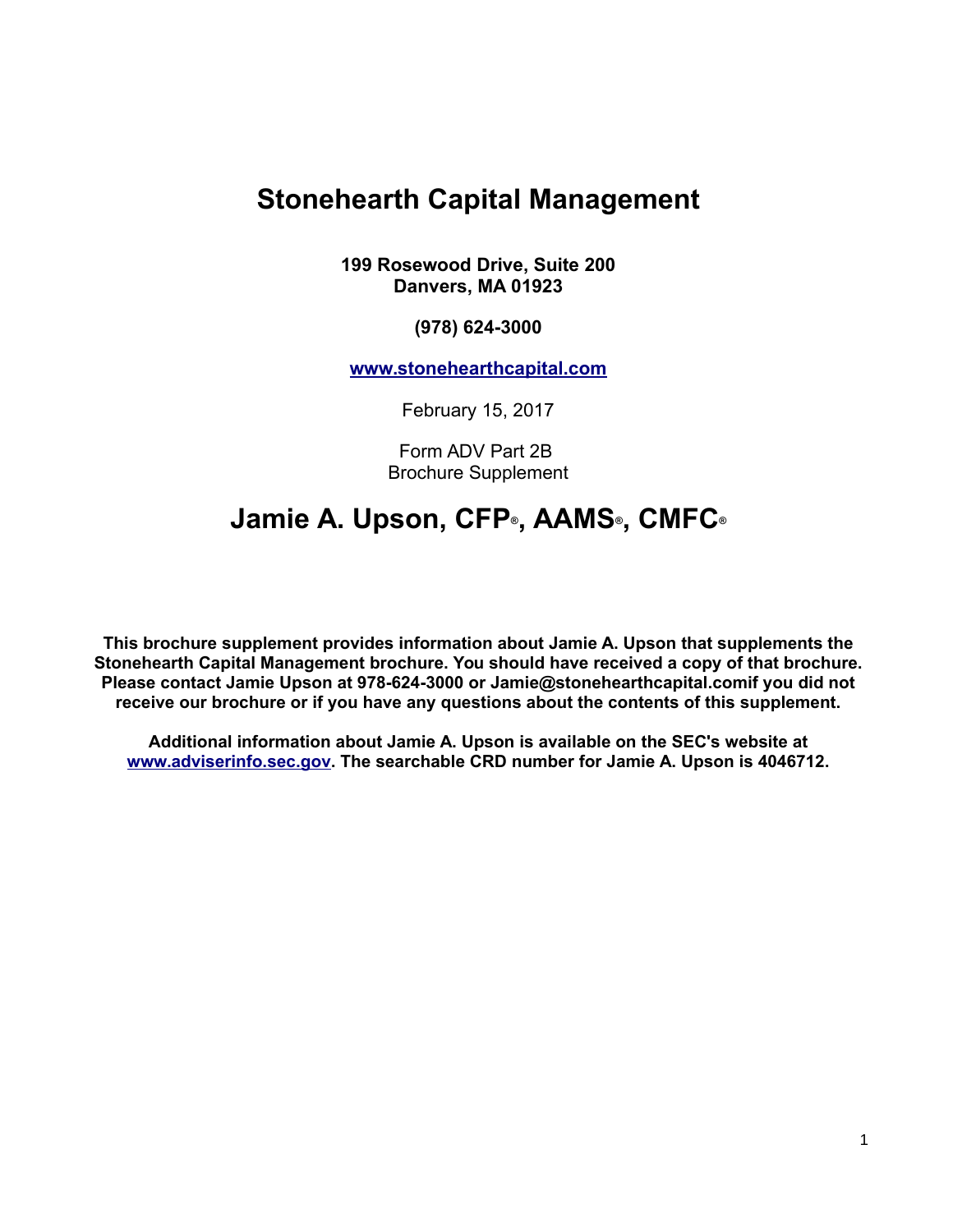# **Item 2 - Educational Background and Business Experience**

### **Jamie A. Upson, CFP®, AAMS®**, CMFC**®**

*Year of Birth:* 1976

### *Education:*

St. Anselm College, BA Liberal Arts - 1999

### *Certifications***:**

#### Certified Financial Planner **M** Practitioner, (CFP<sup>®</sup>), 2006

The Certified Financial Planner Board of Standards, Inc. grants these certification marks in the United States. The CFP certification is a voluntary certification; no federal or state law or regulation requires financial planners to hold CFP Certification. It is recognized in the United States and a number of other countries for its (1) high standard of professional education; (2) stringent code of conduct and standards of practice; and (3) ethical requirements that govern professional engagements with clients.

Candidates must satisfy a combination of education, experience, examination, and ethics requirements:

- Education Complete a CFP Board-approved financial planning curriculum and attain a Bachelor's Degree from an approved college or university;
- Examination Pass a comprehensive two-day, 10-hour certification examination.
- Experience Complete at least three years of full-time financial planning-related experience (or the equivalent, measured as 2,000 hours per year); and
- Ethics Agree to be bound by CFP Board's *Standards of Professional Conduct,* a set of documents outlining the ethical and practice standards for CFP professionals.

Individuals who become certified must complete 30 hours of continuing education every two years and agree to continue to abide by the CFP Board's Standards of Professional Conduct.

#### Accredited Asset Management Specialist (AAMS®), 2003

The College for Financial Planning awards this designation to those who successfully complete the program, pass the final exam, and comply with the code of ethics. Coursework includes topics such as the asset management process, asset allocation and selection, investment strategies, and risk, return and investment performance. The designation must be renewed every two years by completing 16 hours of continuing education requirements and reaffirming to abide by the standards of professional conduct.

#### Chartered Mutual Fund Counselor SM (CMFC®) certification, 2001

The College for Financial Planning awards this designation to those who successfully complete the program, pass the final exam, and comply with the code of ethics. Coursework includes topics on mutual funds and their use as investment vehicles. The designation must be renewed every two years by completing 16 hours of continuing education requirements and reaffirming to abide by the standards of professional conduct.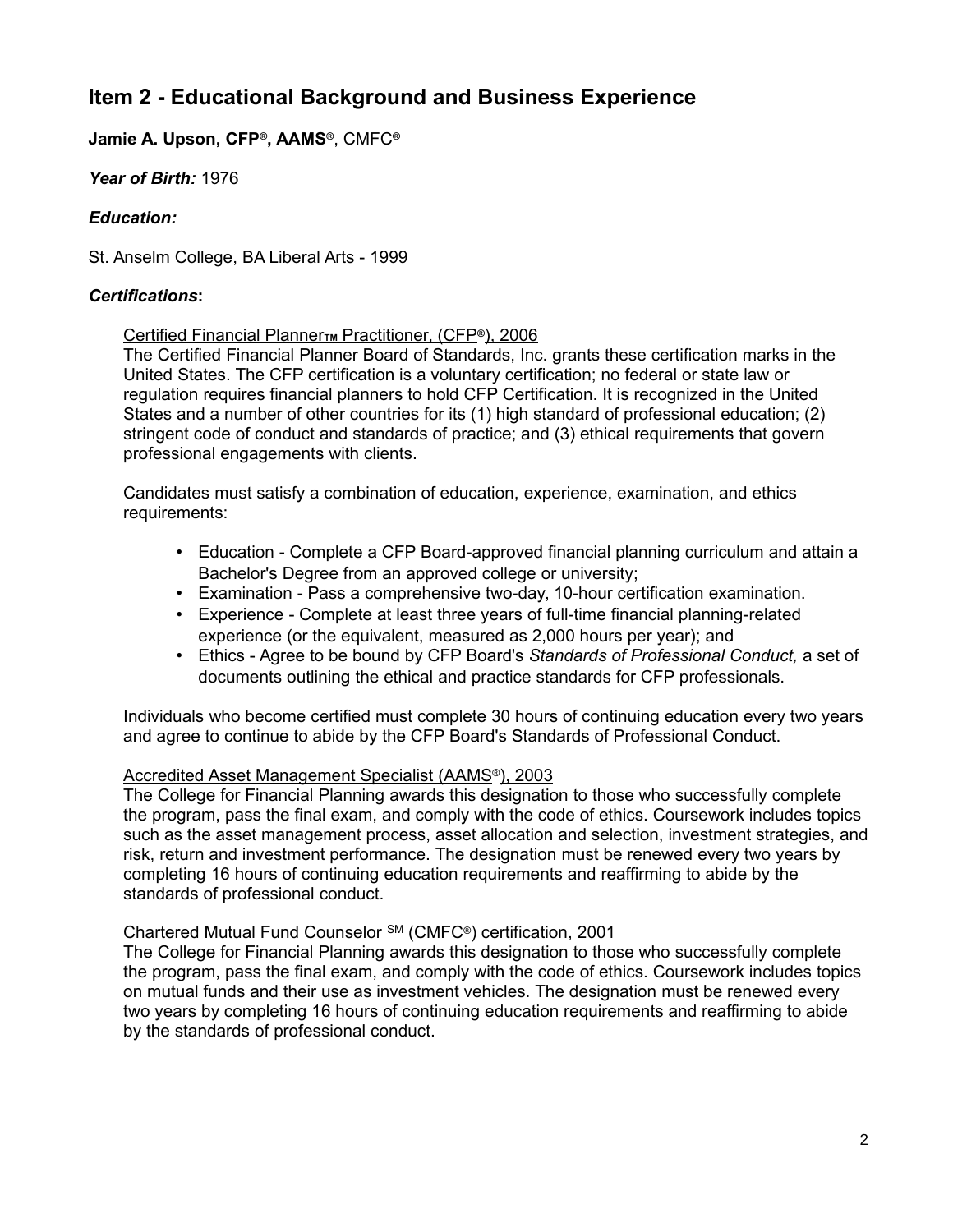### *Business Background***:**

| 01/2017 to Present | Stonehearth Capital Management, LLC<br>President & Chief Executive Officer                                                                        |
|--------------------|---------------------------------------------------------------------------------------------------------------------------------------------------|
| 04/2004 to 01/2017 | Stonehearth Capital Management (f/k/a Wealth Management Group, LLC,<br>Executive Vice President, Portfolio Management and Advisory Representative |
| 06/2000 to 03/2010 | <b>Commonwealth Financial Network</b><br>Registered Representative and Advisory Representative                                                    |
| 06/2000 to 03/2004 | <b>Prout Financial Services</b><br><b>Fund Analyst and Advisory Representative</b>                                                                |
| 08/1999 to 06/2000 | <b>Fidelity Investments</b><br><b>Brokerage Trader</b>                                                                                            |

### **Item 3 - Disciplinary Information**

Jamie A. Upson is not subject to legal or disciplinary events that are material to a client or prospective client's evaluation of him or the services offered by him.

### **Item 4 - Other Business Activities**

Jamie A. Upson serves as President, Chief Executive Officer, Managing Member, Chief Compliance Officer, and Advisory Representative for Stonehearth Capital Management. All of his time is devoted to this activity. Jamie is not involved in any other business activity.

You are under no obligation to purchase the advisory services offered to you by Jamie. You are free to obtain these services through other unaffiliated advisers or entities. There may be other products and services available through other financial professionals at a lower cost than those products and services available through Jamie.

### **Item 5 - Additional Compensation**

Jamie A. Upson does not receive an economic benefit (i.e., sales awards and other prizes) from a nonclient for providing advisory services.

### **Item 6 - Supervision**

Jamie Upson is President, Chief Executive Officer, Managing Member and Chief Compliance Officer of Stonehearth Capital Management. He can be reached at (978) 624-3000. Jamie supervises all activities conducted through Stonehearth Capital Management. The firm maintains policies and procedures to guide his activities and he adheres to a code of ethics.

Jamie reviews and approves the opening of all new client accounts as well as all transactions conducted in clients' accounts. Jamie has established procedures to monitor outside business activities engaged in by associated persons, to oversee communications with the public, and to review personal trading activities of associated persons including any account over which associated persons have direct or indirect beneficial interest.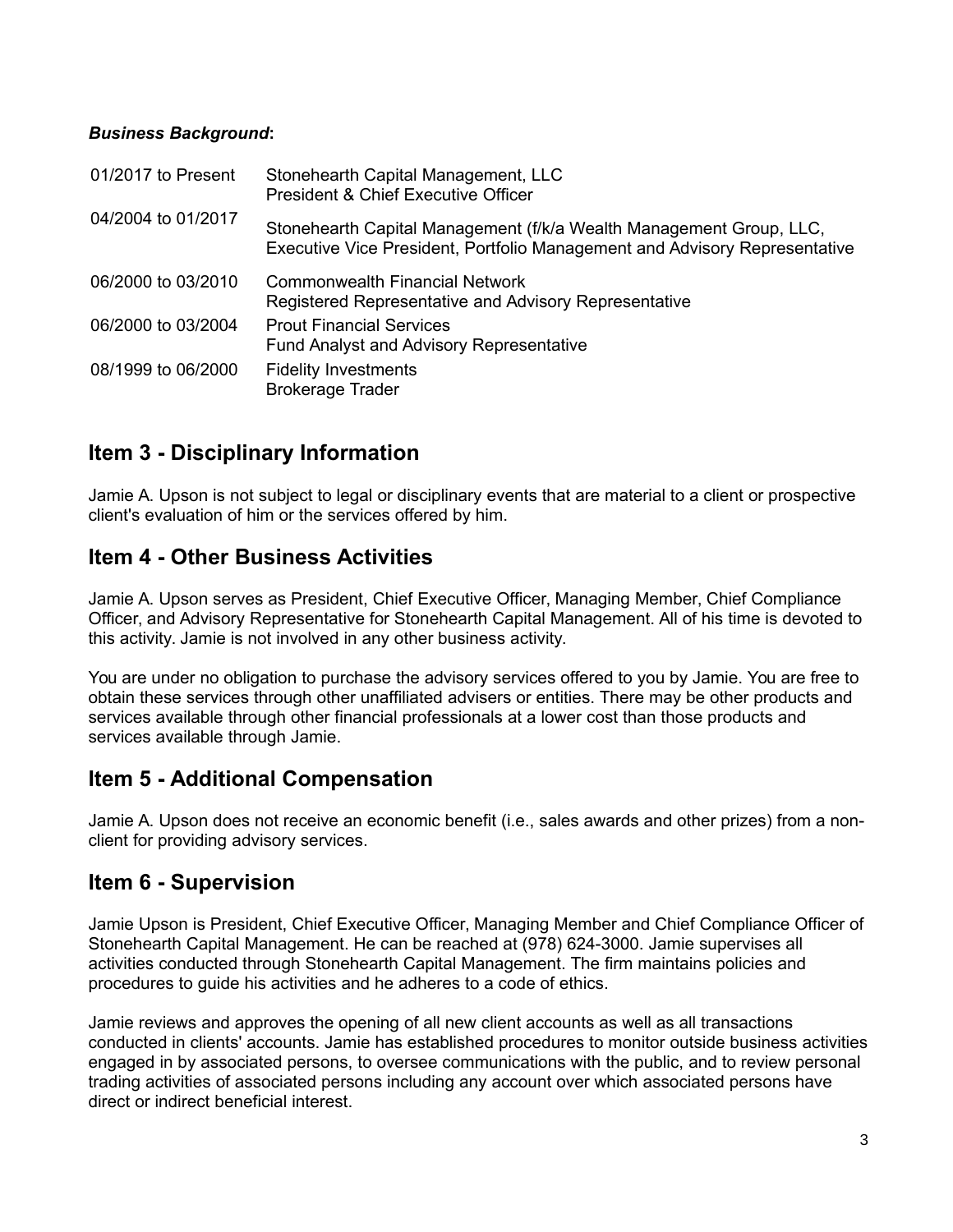## **Item 7 - Requirements for State-Registered Advisers**

Jamie A. Upson has not been involved in any arbitration claim or civil, self-regulatory organization, or administrative proceeding involving an investment or investment-related business or activity, fraud, false statement(s), or omissions, theft, embezzlement, or other wrongful taking of property, bribery, forgery, counterfeiting, or extortion, or dishonest, unfair, or unethical practices.

Additionally, he has not been the subject of a bankruptcy petition.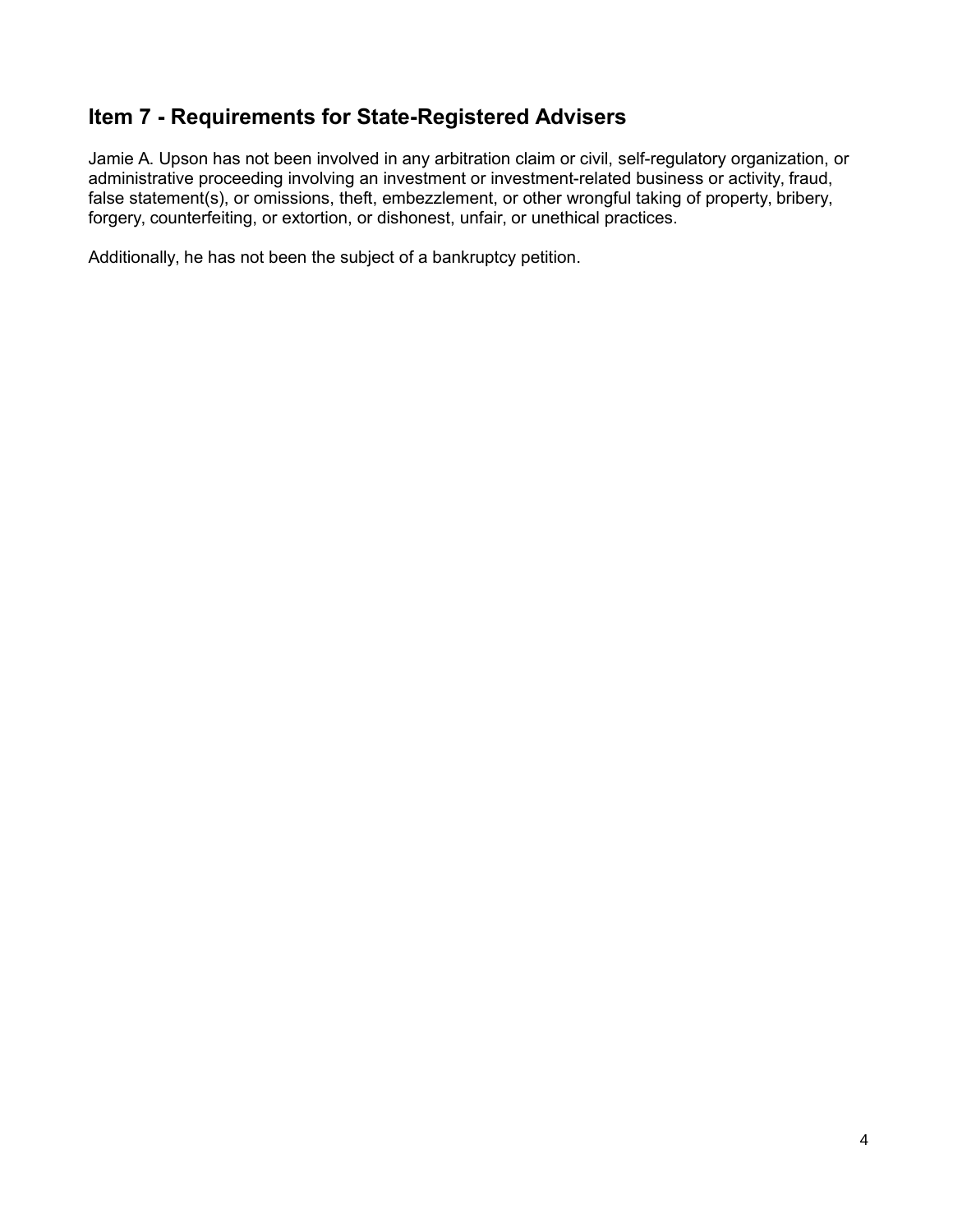# **Stonehearth Capital Management**

**199 Rosewood Drive, Suite 200 Danvers, MA 01923 (978) 624-3000**

**[www.stonehearthcapital.com](http://www.stonehearthcapital.com/)**

**July 14, 2017**

Form ADV Part 2B Brochure Supplement

# **David W. Juliano, CLU®, ChFCTM, RICP**

**This brochure supplement provides information about David W. Juliano that supplements the Stonehearth Capital Management brochure. You should have received a copy of that brochure. Please contact Jamie Upson at 978-624-3000 or Jamie@stonehearthcapital.com if you did not receive our brochure or if you have any questions about the contents of this supplement.**

**Additional information about David W. Juliano is available on the SEC's website at [www.adviserinfo.sec.gov.](http://www.adviserinfo.sec.gov/) The searchable CRD number for David W. Juliano is 3164953.**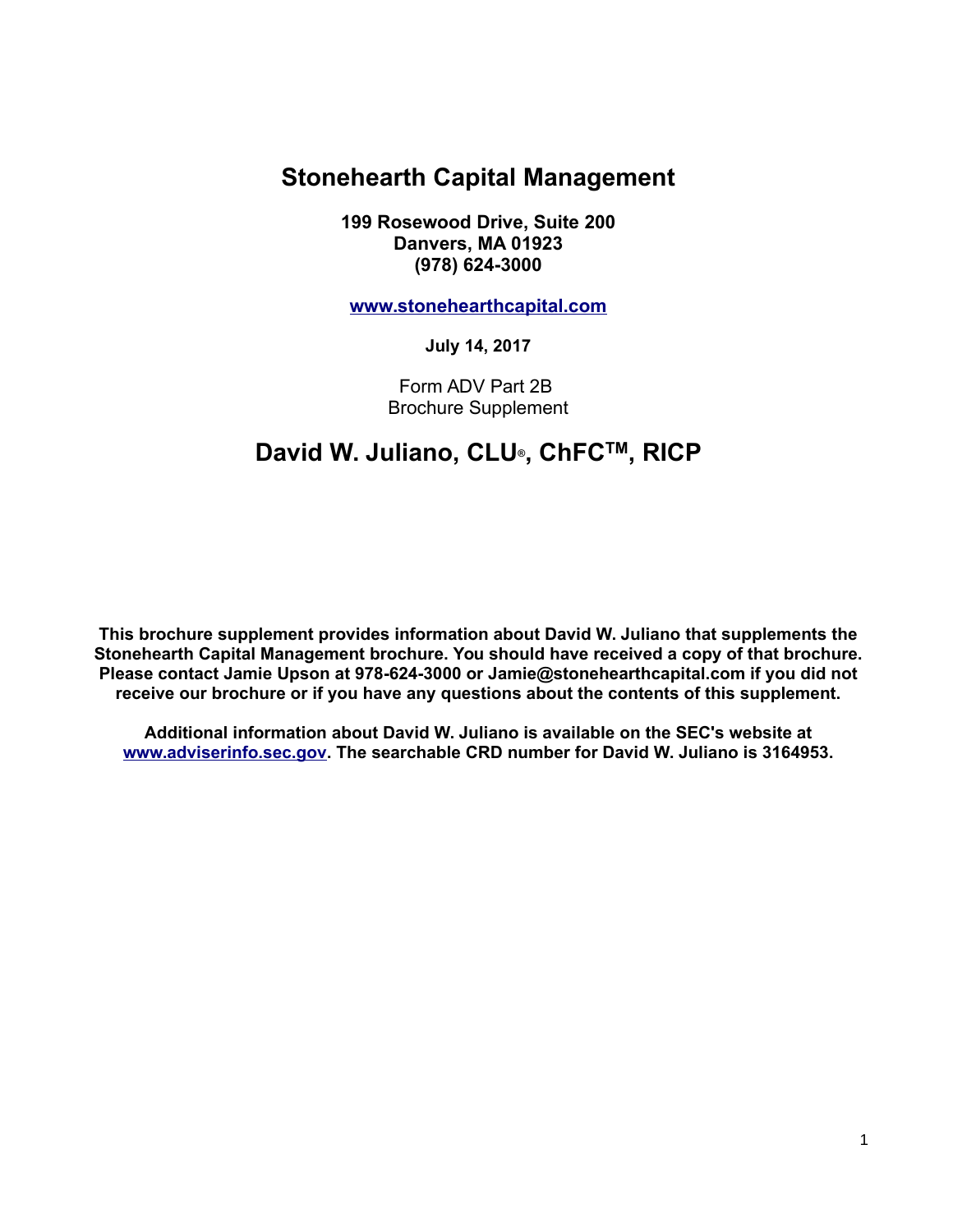## **Item 2 - Educational Background and Business Experience**

### **David W. Juliano, CLU, ChFCTM, RICP**

#### *Year of Birth:* 1968

#### *Education:*

*St. Michael's College, BA Business Administration, 1990*

#### *Certifications:*

#### Chartered Life Underwriter

The Chartered Life Underwriter (CLU®) designation is awarded by The American College [\(www.theamericancollege.ed](http://www.theamericancollege.e/)u) upon successful completion of a training program that currently requires eight college-level courses. Topics for required courses include insurance and financial planning, life insurance law, estate planning, and planning for business owners and professionals. Elective courses include such advanced topics as income taxes, group benefits, retirement planning, and health insurance. Three years of full-time related business experience is required. A CLU® is required to earn 30 hours of CE credit every two years and maintain the College's professional and ethical requirements.

#### Chartered Financial Consultant

The Chartered Financial Consultant (ChFC™) designation is awarded by The American College [\(www.theamericancollege.ed](http://www.theamericancollege.e/)u). The ChFC™ currently requires nine college-level courses on all aspects of financial planning, including income taxation, investments, and estate and retirement planning. Additional electives are chosen from such topics as macroeconomics, financial decisions for retirement, and executive compensation. The credential is awarded by The American College, a non-profit educator. Three years of full-time related business experience is required. A ChFC™ is required to earn 30 hours of CE credit every two years and maintain the College's professional and ethical requirements.

#### Retirement Income Certified Professional

The Retirement Income Certified Professional (RICP®) designation teaches advisers techniques and best practices used to create sustainable streams of retirement income. The education covers retirement income planning, maximizing Social Security and other income sources, minimizing risks to the plan, and managing portfolios during the asset distribution phase. The designation includes three required, college-level courses that represent a total average study time of more than 150 hours. RICP designees must meet experience, continuing education and ethics requirements. The credential is awarded by The American College, a non-profit educator founded in 1927 and the highest form of academic accreditation.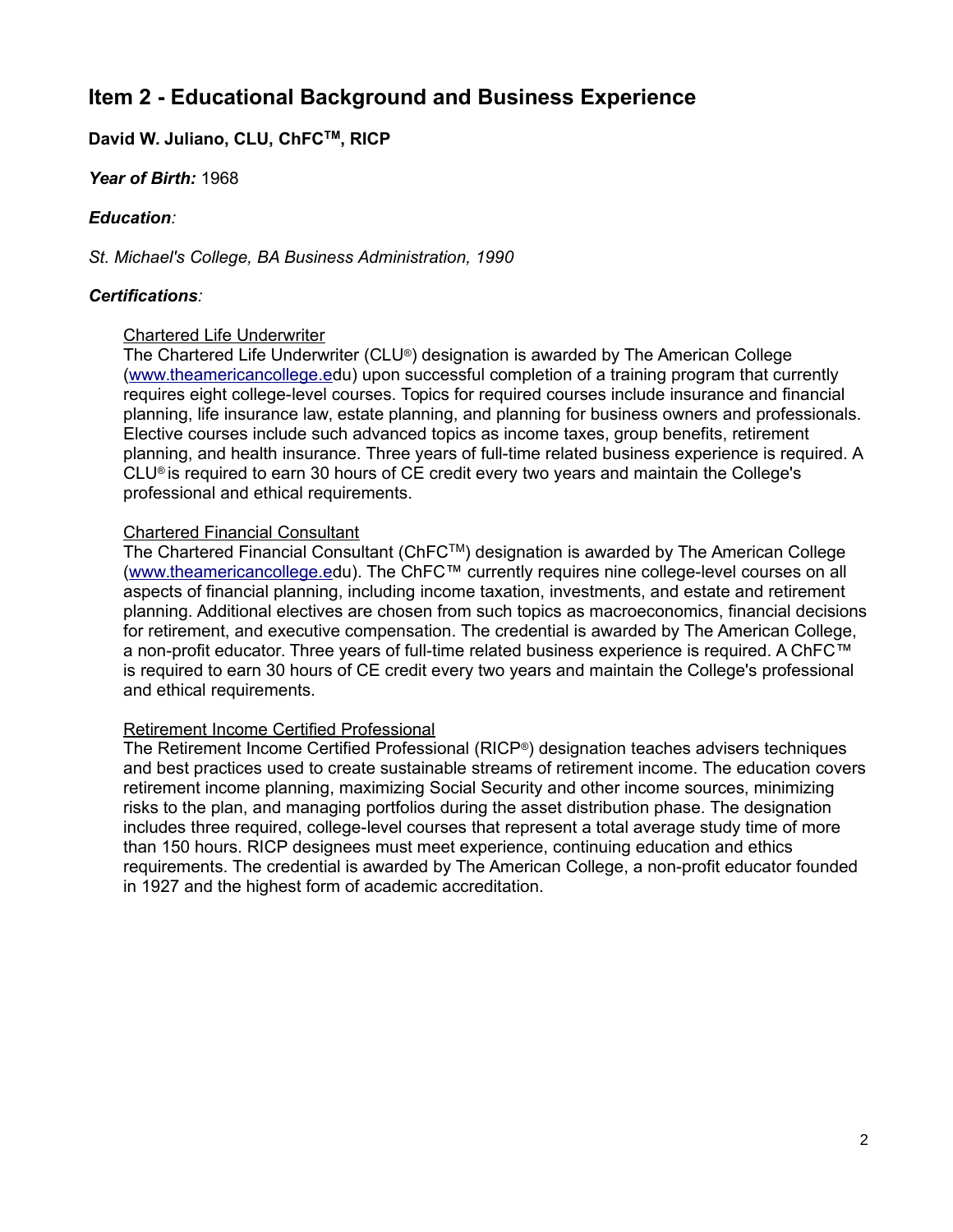### *Business Background***:**

| 01/2016 to Present | Stonehearth Capital Management (f/k/a Wealth Management Group, LLC)<br><b>Investment Adviser</b> |
|--------------------|--------------------------------------------------------------------------------------------------|
| 05/1999 to 12/2015 | Commonwealth Financial Network<br><b>Advanced Planning Specialist</b>                            |
| 09/1995 to 09/2005 | USI Executive & Professional Benefits<br>Sales Associate                                         |

### **Item 3 - Disciplinary Information**

David Juliano is not subject to legal or disciplinary events that are material to a client or prospective client's evaluation of him or the services offered by him.

### **Item 4 - Other Business Activities**

David Walter Juliano is separately licensed as an independent insurance agent. In this capacity, he can effect transactions in insurance products for his clients and earn commissions for these activities. The fees you pay our firm for advisory services are separate and distinct from the commissions earned by Mr. Juliano for insurance related activities. This presents a conflict of interest because Mr. Juliano may have an incentive to recommend insurance products to you for the purpose of generating commissions rather than solely based on your needs. However, you are under no obligation, contractually or otherwise, to purchase insurance products through any person affiliated with our firm.

You are under no obligation to purchase the advisory services offered to you by David. You are free to obtain these services through other unaffiliated advisers or entities. There may be other products and services available through other financial professionals at a lower cost than those products and services available through David.

### **Item 5 - Additional Compensation**

Refer to the *Other Business Activities* section above for disclosures on Mr. Juliano's receipt of additional compensation as a result of his other business activities.

Also, refer to the *Fees and Compensation*, *Client Referrals and Other Compensation, and Other Financial Industry Activities and Affiliations* section(s) of Stonehearth Capital Management's firm brochure for additional disclosures on this topic.

### **Item 6 - Supervision**

Jamie Upson is President, Chief Executive Officer, Managing Member and Chief Compliance Officer of Stonehearth Capital Management. He can be reached at (978) 624-3000. Jamie supervises all activities conducted through Stonehearth Capital Management. The firm maintains policies and procedures to guide his activities and he adheres to a code of ethics.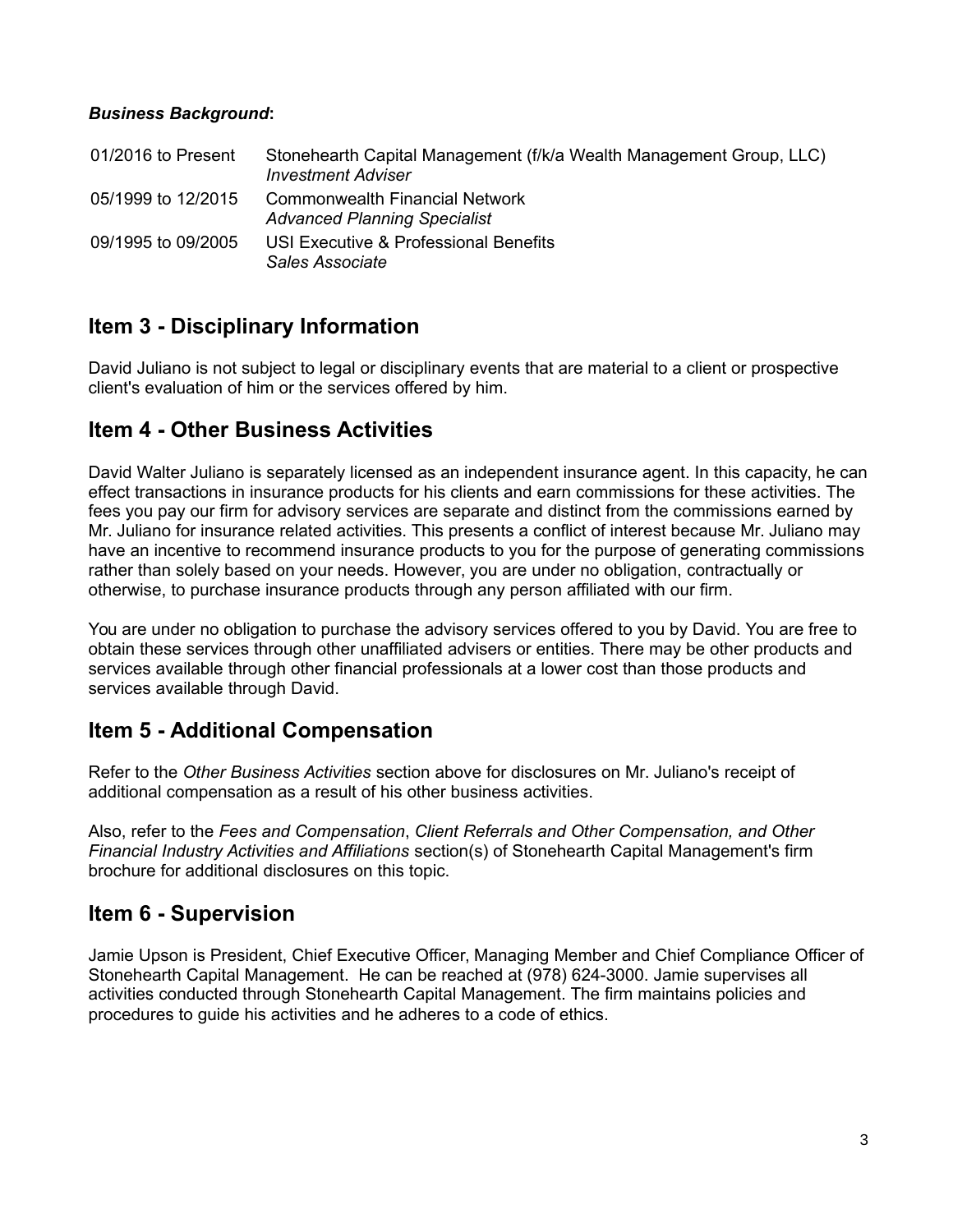Jamie reviews and approves the opening of all new client accounts as well as all transactions conducted in clients' accounts. Jamie has established procedures to monitor outside business activities engaged in by David, to oversee communications with the public, and to review his personal trading activities including any account over which David has direct or indirect beneficial interest.

## **Item 7 - Requirements for State-Registered Advisers**

David Juliano has not been involved in any arbitration claim or civil, self-regulatory organization, or administrative proceeding involving an investment or investment-related business or activity, fraud, false statement(s), or omissions, theft, embezzlement, or other wrongful taking of property, bribery, forgery, counterfeiting, or extortion, or dishonest, unfair, or unethical practices.

Additionally, he has not been the subject of a bankruptcy petition.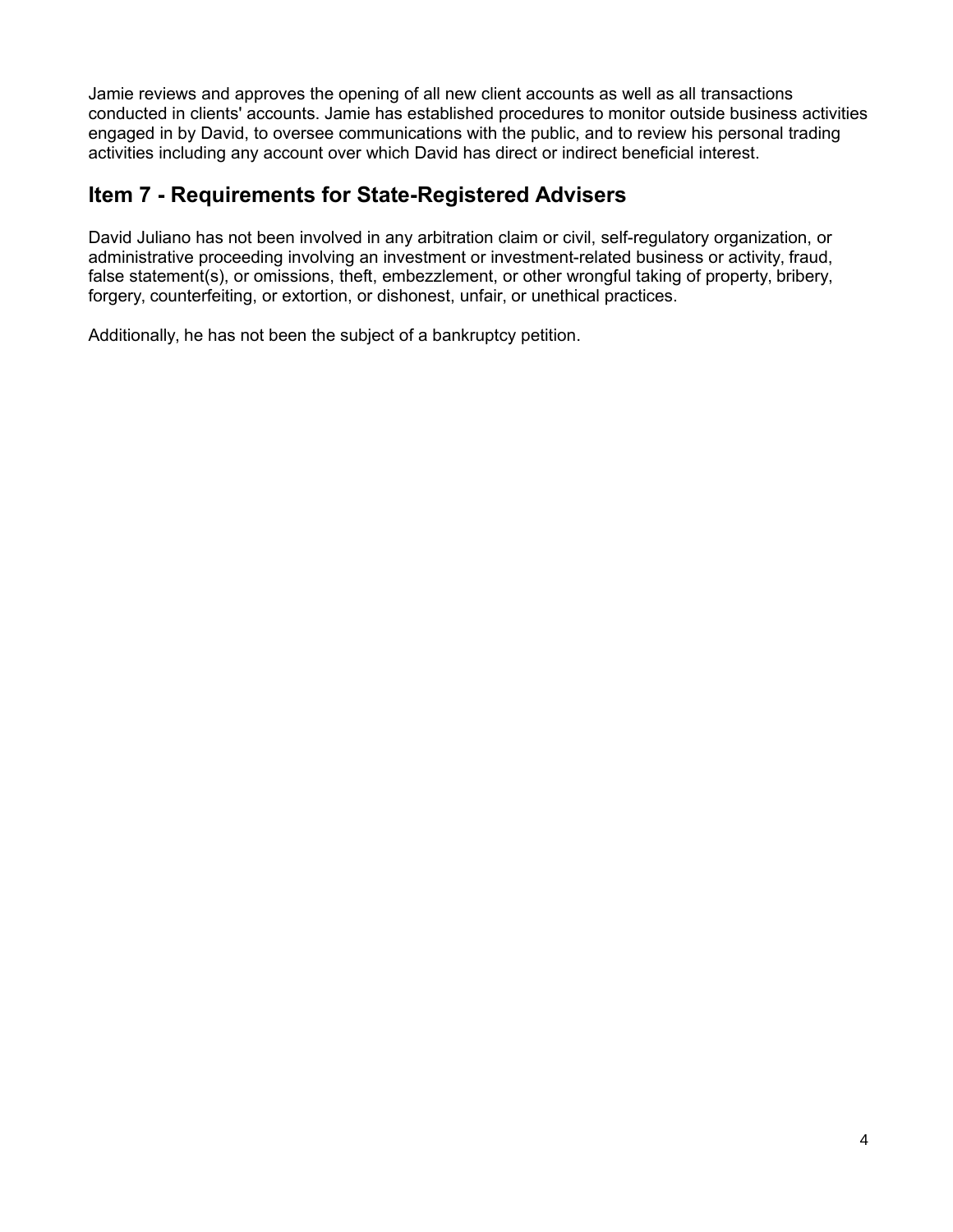# **Stonehearth Capital Management**

**199 Rosewood Drive, Suite 200 Danvers, MA 01923**

**(978) 624-3000**

**[www.stonehearthcapital.com](http://www.stonehearthcapital.com/)**

February 15, 2017

Form ADV Part 2B Brochure Supplement

# **Christopher J. Gauthier, CFA®**

**This brochure supplement provides information about Christopher J. Gauthier that supplements the Stonehearth Capital Management brochure. You should have received a copy of that brochure. Please contact Jamie Upson at 978-624-3000 or Jamie@stonehearthcapital.comif you did not receive our brochure or if you have any questions about the contents of this supplement.**

**Additional information about Christopher J. Gauthier is available on the SEC's website at [www.adviserinfo.sec.gov.](http://www.adviserinfo.sec.gov/) The searchable CRD number for Christopher J. Gauthier is 6067078.**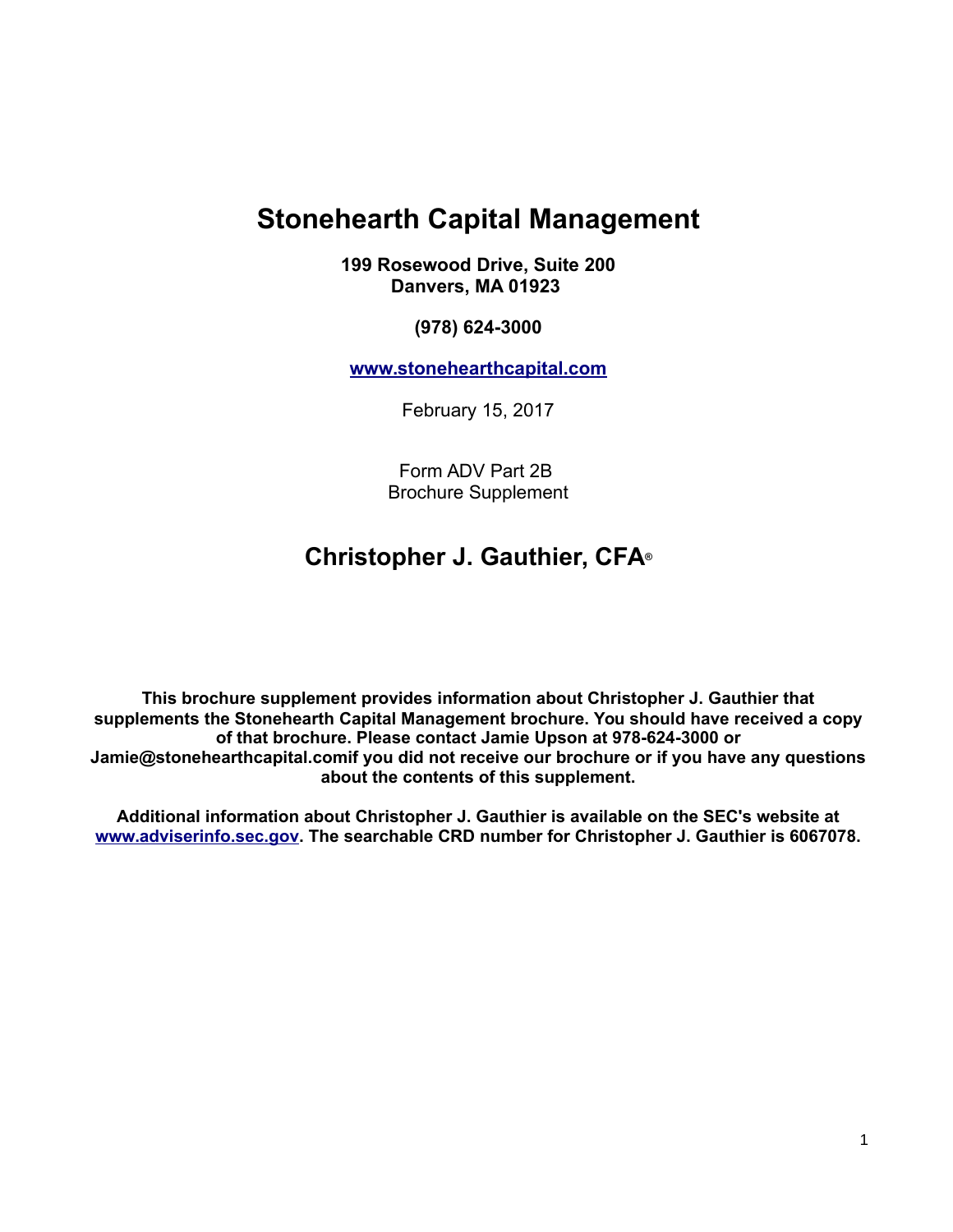# **Item 2 - Educational Background and Business Experience**

### **Christopher J. Gauthier, CFA**

#### *Year of Birth:* 1971

#### *Education:*

Salem State College, BS Business Administration, 1996

#### *Certifications:*

#### Chartered Financial Analyst (CFA), 2004

The CFA Institute issues the Chartered Financial Analyst designation, or CFA charter. It is a globally recognized, graduate-level investment credential awarded to those that master skills needed for investment analysis, portfolio management, and decision-making. Candidates must have four years qualified investment work experience. Candidates participate in a self-study program comprised of 3 levels: tools for investment valuation and portfolio management; asset valuation; and portfolio management. Each level comprises over 300 hours of study. After each level, candidates take a sixhour exam. The rigorous program usually takes from two to five years to complete. Those passing the three levels of the program must join the CFA Institute, apply for membership in a local member society, and annually pledge to adhere to the CFA Institute Code of Ethics and Standards of Professional Conduct.

#### *Business Background***:**

|                               | 05/2012 to Present Stonehearth Capital Management (f/k/a Wealth Management Group, LLC)<br><b>Chief Investment Officer &amp; Advisory Representative</b> |
|-------------------------------|---------------------------------------------------------------------------------------------------------------------------------------------------------|
|                               | 04/2009 to 05/2012 Beaconcrest Capital Management<br>Portfolio Manager                                                                                  |
| 11/2008 to 04/2009 Unemployed |                                                                                                                                                         |
|                               | 06/2005 to 11/2008 Putnam Investments<br><b>Portfolio Construction Specialist</b>                                                                       |
|                               | 03/1999 to 06/2005 Putnam Investments<br>Portfolio Associate                                                                                            |

### **Item 3 - Disciplinary Information**

Christopher Gauthier is not subject to legal or disciplinary events that are material to a client or prospective client's evaluation of him or the services offered by him.

### **Item 4 - Other Business Activities**

Christopher Gauthier serves as a Portfolio Manager and Advisory Representative for Stonehearth Capital Management. All of his time is devoted to this activity. Chris is not involved in any other business activity.